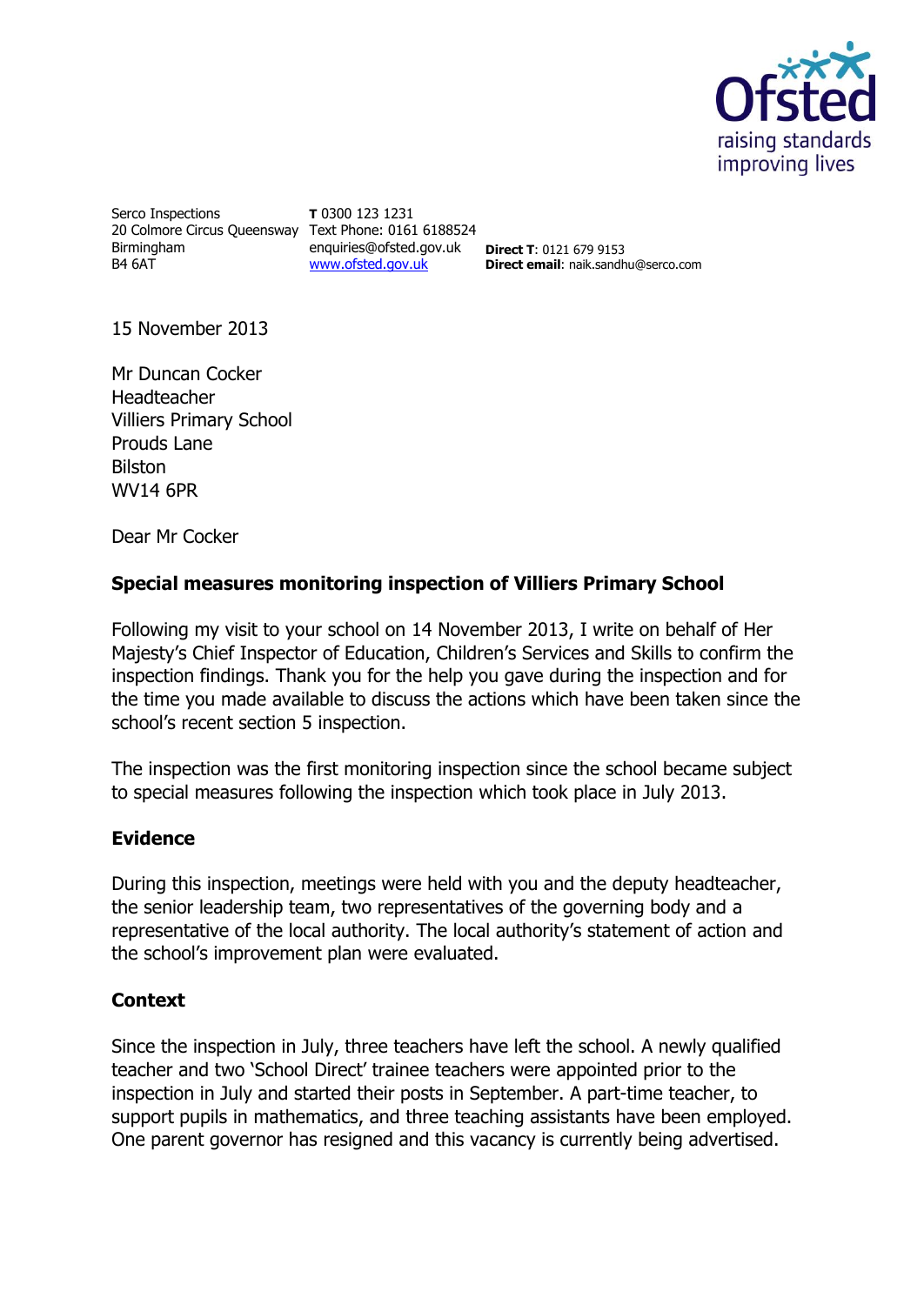

Class sizes have been reduced as a result of the introduction of three classes in each year group instead of the previous arrangement of two.

## **The quality of leadership and management at the school**

Senior leaders and governors have accepted the judgements made in the inspection in July and have begun the process of improving the school. However, the school improvement plan is not detailed enough to ensure actions are completed in a sufficiently strategic and timely way. It does not identify clearly who will monitor the actions nor the specific monitoring activity that will take place. Although the action plan reflects the sense of urgency with which inadequate teaching must be eradicated there is still much work to do to ensure the school meets its target of achieving this by the end of the Autumn term.

Senior leaders have implemented a range of strategies in order to improve teaching. Crucially, regular checks are now being made on the quality of teaching and the impact it has on the progress pupils make. However, feedback to staff is not precise enough to help them rapidly improve the quality of their teaching. This has allowed ineffective teaching to persist. Senior leaders are not able to hold teachers to account because information about pupils' progress is not detailed enough to show how well individual and groups of pupils are progressing and attaining.

Teachers have been given new guidance on marking and have been supported to make more accurate assessments of their pupils' ability. Regular phonics and guided reading sessions have been introduced and the Early Years Foundation Stage classrooms have been re-organised to enable children to access activities independently. These are all positive developments, however much of this improvement work is in its early stages the impact on pupils' progress and achievement is yet to be seen.

Governors have responded decisively to the areas for improvement identified in the inspection report. A monitoring committee has been set up and governors are beginning to present more challenge to senior leaders. An external review of governance has been organised and plans for further governor training will be organised in line with the recommendations of this review.

The local authority has acted rapidly since the school was placed into special measures. The statement of action maps out a clear pathway to improve the school. Extensive support is being provided to strengthen the capacity of school leaders to enable them to rapidly improve the school. A link has been organised with a local school and senior leaders and teachers from Villiers Primary are already benefiting from observing good practice and working jointly with colleagues.